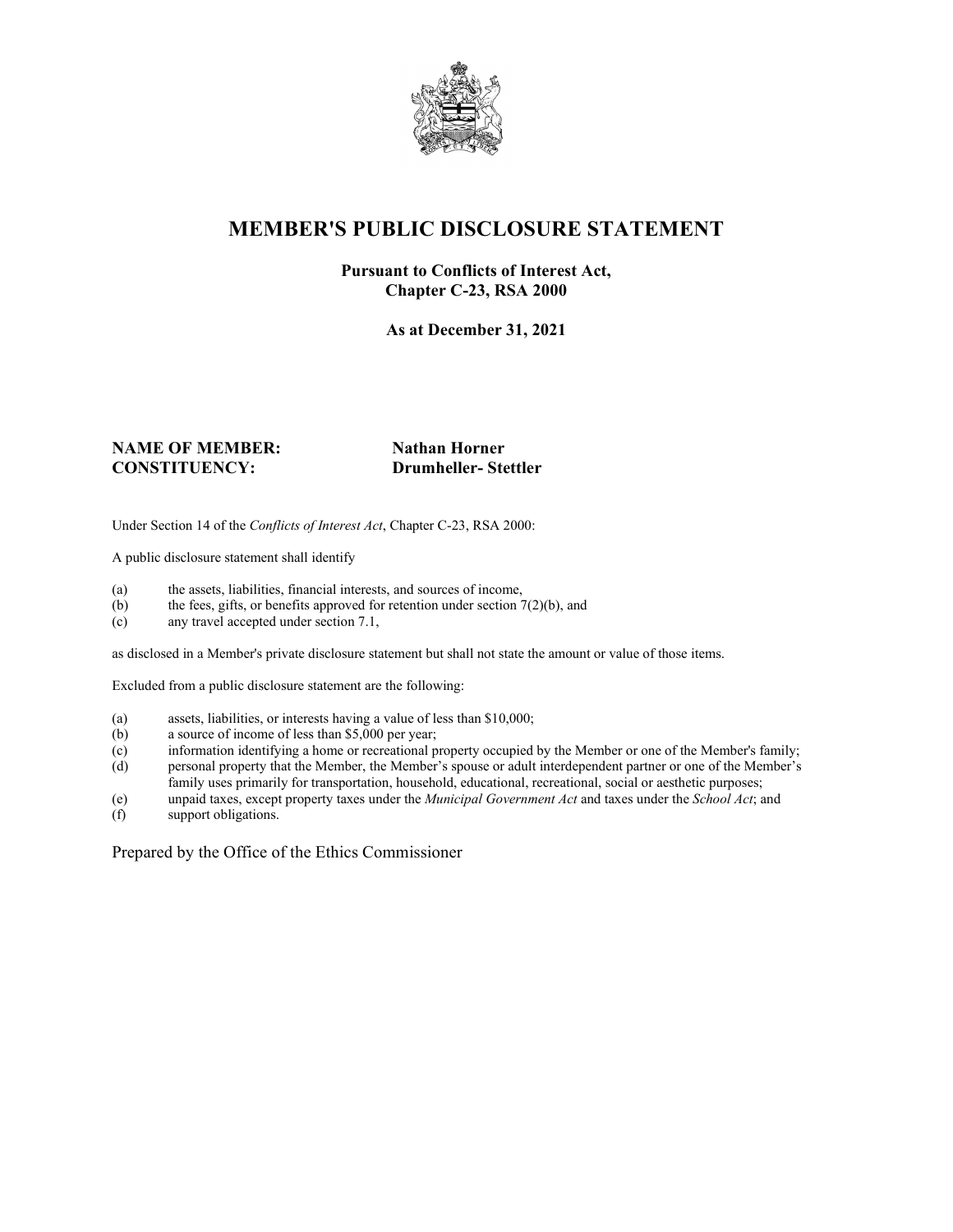#### **FORM 1: MEMBER (Nathan Horner)**

| <b>INCOME</b>                                                                                   |                                                            |  |
|-------------------------------------------------------------------------------------------------|------------------------------------------------------------|--|
| <b>Source</b>                                                                                   | <b>Nature of Income</b>                                    |  |
| <b>Province of Alberta</b>                                                                      | MLA Indemnity and Allowance                                |  |
| Ranching                                                                                        | Ranching Income                                            |  |
| <b>ASSETS</b>                                                                                   |                                                            |  |
| <b>Real Property</b>                                                                            | Primary Residence<br>Leased and owned lands: Special Areas |  |
| <b>Bank, Trust Company or Other Financial</b><br><b>Institution</b>                             | n/a                                                        |  |
| <b>Publicly Traded Securities (stocks and bonds)</b><br>and Registered Retirement Savings Plans | <b>RRSPs</b>                                               |  |
| <b>Canada Savings Bonds, Guaranteed</b><br><b>Investment Certificates</b>                       | n/a                                                        |  |
| <b>Mutual Funds</b>                                                                             | n/a                                                        |  |
| <b>Annuities and Life Insurance Policies</b>                                                    | Canada Life, Sunlife                                       |  |
| <b>Pension Rights</b>                                                                           | n/a                                                        |  |
| <b>Other Assets</b>                                                                             | n/a                                                        |  |
| <b>Gifts and Personal Benefits</b>                                                              | n/a                                                        |  |
| <b>Travel on Non-commercial Aircraft</b>                                                        | n/a                                                        |  |
| <b>LIABILITIES</b>                                                                              |                                                            |  |
| <b>Mortgages</b>                                                                                | TD Bank                                                    |  |
| <b>Loans or Lines of Credit</b>                                                                 | n/a                                                        |  |
| <b>Guarantees</b>                                                                               | n/a                                                        |  |
| Other                                                                                           | n/a                                                        |  |
| <b>FINANCIAL INTERESTS</b>                                                                      |                                                            |  |

Other financial interests held in a blind trust approved by the Ethics Commissioner of Alberta.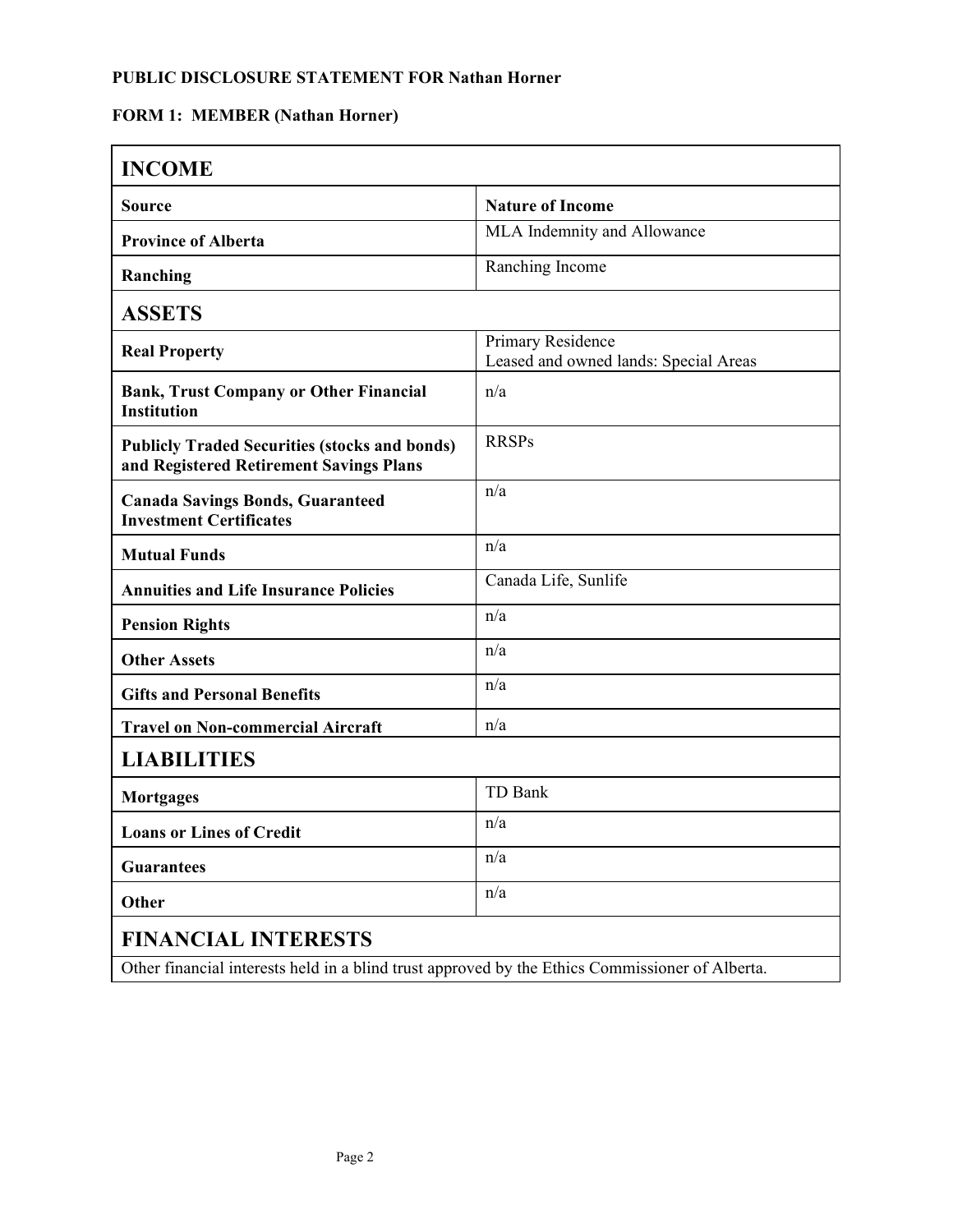## **FORM 2: MEMBER'S SPOUSE/ADULT INTERDEPENDENT PARTNER (Jennifer Horner)**

| <b>INCOME</b>                                                                                   |                                                                                               |  |
|-------------------------------------------------------------------------------------------------|-----------------------------------------------------------------------------------------------|--|
| <b>Source</b>                                                                                   | <b>Nature of Income</b>                                                                       |  |
| Nate Horner Ranches Ltd.                                                                        | <b>Employment</b> Income                                                                      |  |
| Rental                                                                                          | Rental Income                                                                                 |  |
| <b>ASSETS</b>                                                                                   |                                                                                               |  |
| <b>Real Property</b>                                                                            | Rental property: Calgary                                                                      |  |
| <b>Bank, Trust Company or Other Financial</b><br><b>Institution</b>                             |                                                                                               |  |
| <b>Publicly Traded Securities (stocks and bonds)</b><br>and Registered Retirement Savings Plans | TFSA: TD Fixed Income PL-W/NL, TD<br>Canadian Equity PL-W/NL, TD GL Equity PL-<br>W/NL        |  |
|                                                                                                 | RSP: TD TACT M/I-I/NL<br>LIRA: TD Canadian Equity Pool, TD TAC Pool,<br>TD Global Equity Pool |  |
| <b>Canada Savings Bonds, Guaranteed</b><br><b>Investment Certificates</b>                       | n/a                                                                                           |  |
| <b>Mutual Funds</b>                                                                             | n/a                                                                                           |  |
| <b>Annuities and Life Insurance Policies</b>                                                    | n/a                                                                                           |  |
| <b>Pension Rights</b>                                                                           | n/a                                                                                           |  |
| <b>Other Assets</b>                                                                             | n/a                                                                                           |  |
| <b>Gifts and Personal Benefits</b>                                                              | n/a                                                                                           |  |
| <b>LIABILITIES</b>                                                                              |                                                                                               |  |
| <b>Mortgages</b>                                                                                | Bank of Nova Scotia                                                                           |  |
| <b>Loans or Lines of Credit</b>                                                                 | n/a                                                                                           |  |
| <b>Guarantees</b>                                                                               | n/a                                                                                           |  |
| Other                                                                                           | n/a                                                                                           |  |
| <b>FINANCIAL INTERESTS</b>                                                                      |                                                                                               |  |
| n/a                                                                                             |                                                                                               |  |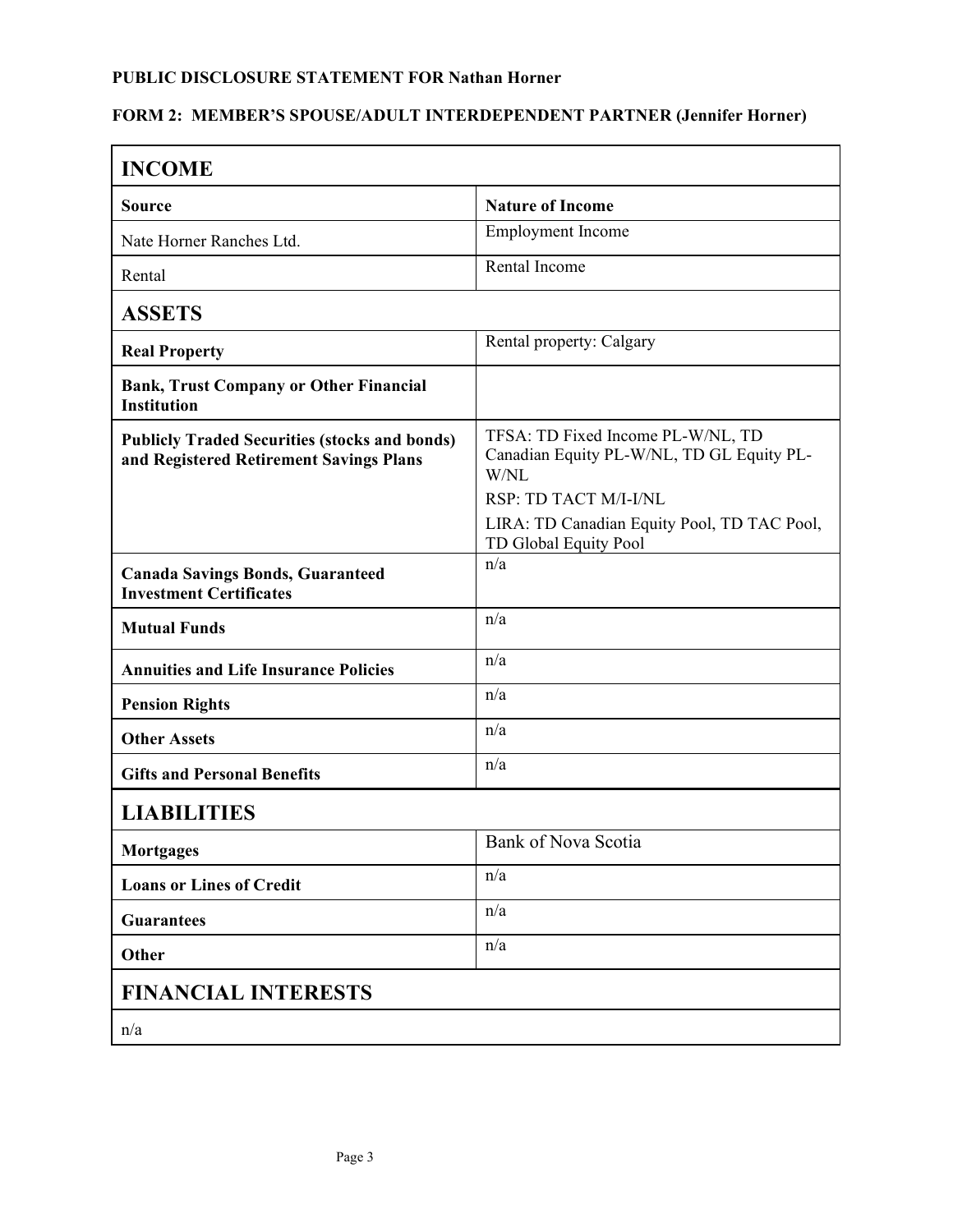#### FORM 3: MEMBER'S MINOR CHILDREN (No. of Minor Children: 3)

| <b>INCOME</b>                                                                  |                         |  |
|--------------------------------------------------------------------------------|-------------------------|--|
| <b>Source</b>                                                                  | <b>Nature of Income</b> |  |
| n/a                                                                            | n/a                     |  |
| <b>ASSETS</b>                                                                  |                         |  |
| <b>Real Property</b>                                                           | n/a                     |  |
| <b>Bank, Trust Company or Other Financial</b><br><b>Institution</b>            | n/a                     |  |
| <b>Registered Education Savings Plan</b>                                       | <b>RESPs</b>            |  |
| <b>Canada Savings Bonds and Investments</b><br><b>Guaranteed by Government</b> | n/a                     |  |
| <b>Mutual Funds</b>                                                            | n/a                     |  |
| <b>Guaranteed Investment Certificates and</b><br><b>Similar Instruments</b>    | n/a                     |  |
| <b>Annuities and Life Insurance Policies</b>                                   | n/a                     |  |
| <b>Pension Rights</b>                                                          | n/a                     |  |
| <b>Other Assets</b>                                                            | n/a                     |  |
| <b>LIABILITIES</b>                                                             |                         |  |
| <b>Mortgages</b>                                                               | n/a                     |  |
| <b>Loans or Lines of Credit</b>                                                | n/a                     |  |
| <b>FINANCIAL INTERESTS</b>                                                     |                         |  |
| n/a                                                                            |                         |  |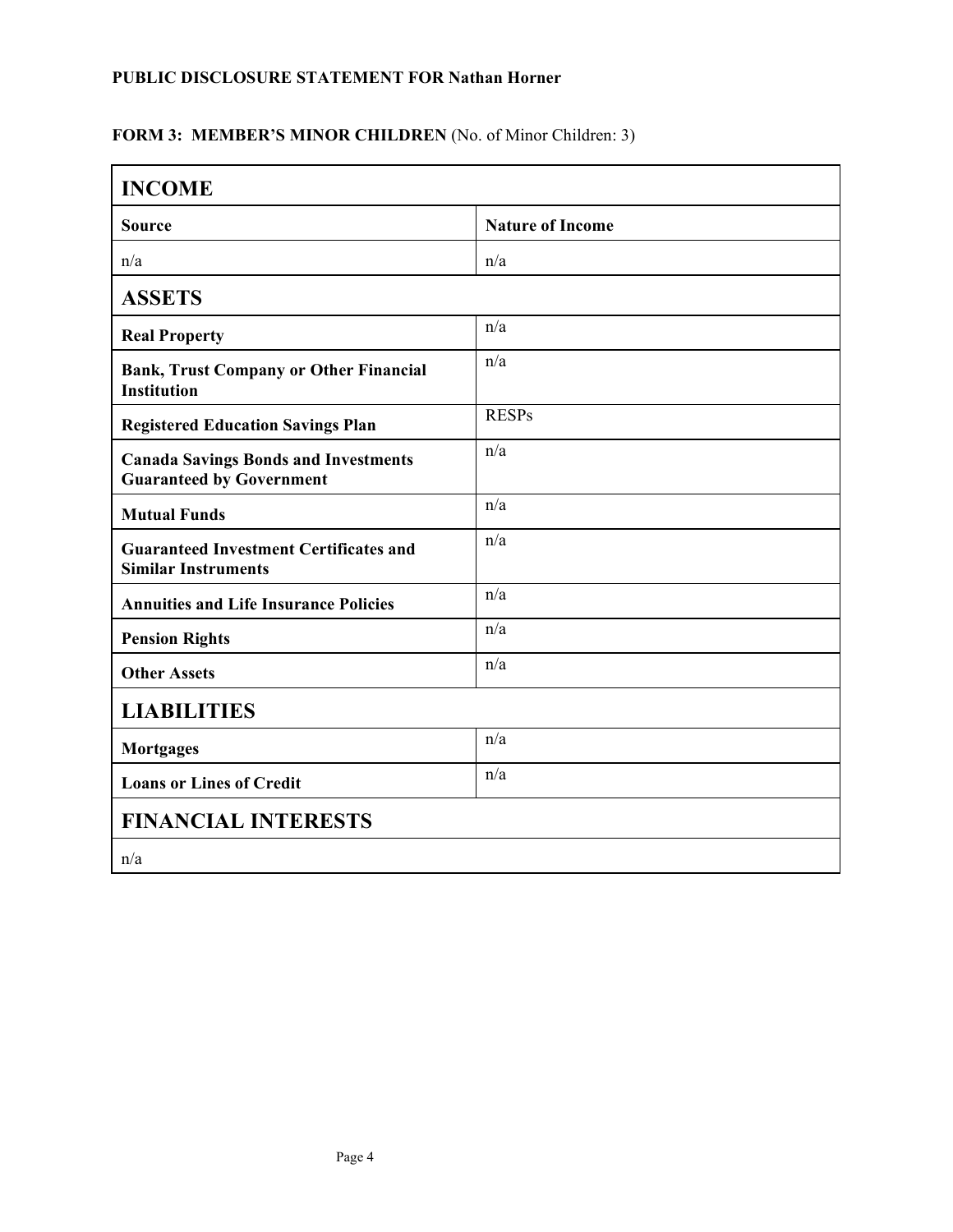## **FORM 4: PRIVATE CORPORATIONS (Nate Horner Ranches Ltd.)**

| <b>INCOME</b>                                                                                   |                         |  |
|-------------------------------------------------------------------------------------------------|-------------------------|--|
| <b>Source</b>                                                                                   | <b>Nature of Income</b> |  |
| Ranching                                                                                        | n/a                     |  |
| <b>ASSETS</b>                                                                                   |                         |  |
| <b>Real Property</b>                                                                            | n/a                     |  |
| <b>Bank, Trust Company or Other Financial</b><br><b>Institution</b>                             | n/a                     |  |
| <b>Publicly Traded Securities (stocks and bonds)</b><br>and Registered Retirement Savings Plans | n/a                     |  |
| <b>Canada Savings Bonds, Guaranteed</b><br><b>Investment Certificates</b>                       | n/a                     |  |
| <b>Mutual Funds</b>                                                                             | n/a                     |  |
| <b>Annuities and Life Insurance Policies</b>                                                    | n/a                     |  |
| <b>Pension Rights</b>                                                                           | n/a                     |  |
| <b>Other Assets</b>                                                                             | n/a                     |  |
| <b>LIABILITIES</b>                                                                              |                         |  |
| <b>Mortgages</b>                                                                                | n/a                     |  |
| <b>Loans or Lines of Credit</b>                                                                 | n/a                     |  |
| <b>Guarantees</b>                                                                               | n/a                     |  |
| Other                                                                                           | n/a                     |  |
| <b>FINANCIAL INTERESTS</b>                                                                      |                         |  |
| Held in a blind trust approved by the Ethics Commissioner of Alberta.                           |                         |  |